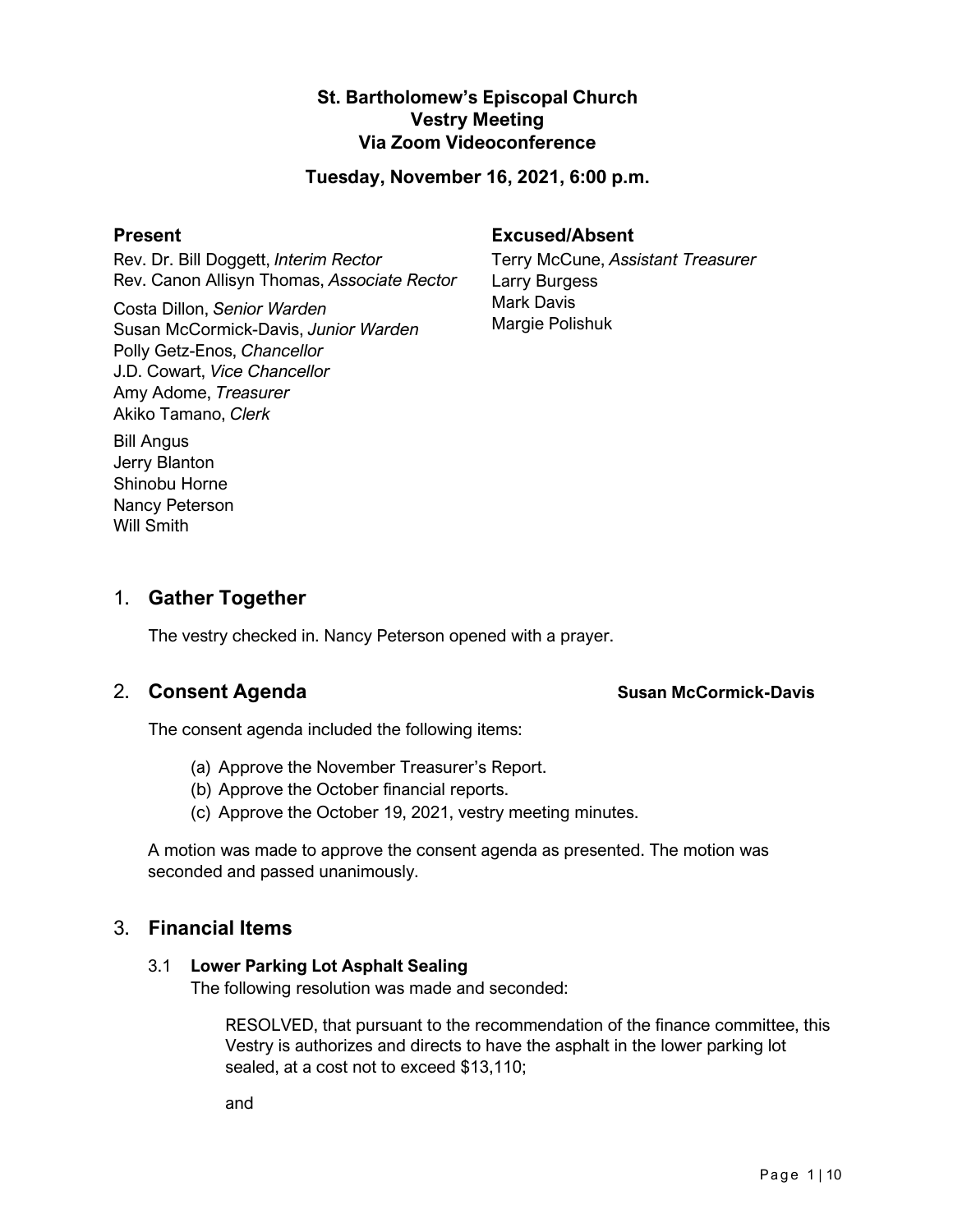RESOLVED FURTHER, that the expense is to be charged to the Major Repairs and Replacement account.

Vestry discussion of the motion ensued. The main points are summarized below.

- Will Smith advised that three quotes were obtained for the same scope of work, which encompasses the lower parking lot but not the driveway. While all quotes were competitive, TSA had the best pricing. Since TSA is already on site as the phase 2 general contractor, working with TSA has the added advantage that any conflicts in scheduling can be resolved by the contractor without St. Bart's involvement, and the work can be handled as a change order on the current construction job.
- It was pointed out that there are numerous cracks in the asphalt; in addition, the roots of at least one large pine tree, and possibly a few others, are starting to lift up the asphalt along the driveway. The vestry discussed whether these issues should be resolved before proceeding with the sealing; it was noted that they will not be addressed at this time for the following reasons:
	- The community center will be built in a couple of years, at which point the parking lot will be redone again.
	- Per the City of Poway, St. Bart's cannot remove any more trees unless they are replaced with trees of the same size, which would be very expensive.
- The vestry discussed whether the congregation should be informed in the enews about this work and the source of the funds used to pay for it. St. Bart's has been transparent about its use of funds, and the vestry meeting minutes will indicate that the funds were pulled out of the correct fund. However, it was agreed that reiterating this information would be helpful in dispelling any unfounded rumors.

The vestry voted unanimously to approve this motion (see section 6.1).

### 3.2 **Columbarium Repainting**

The following motion was made and seconded:

RESOLVED, that pursuant to the recommendation of the finance committee, this Vestry is authorizes and directs to have the columbarium repainted by TSA at a cost of \$3,793;

and

RESOLVED FURTHER, that this expense is to be charged to the Columbarium Perpetual Care Fund.

Vestry discussion of the motion followed. Bill Angus reported that there is positive cash flow in the Columbarium Perpetual Care Fund, which had an income of over \$14,000 this year, so there are sufficient funds to pay for the painting. Since TSA, the phase 2 general contractor, is already doing a lot of other painting, it has quoted a good price for the work.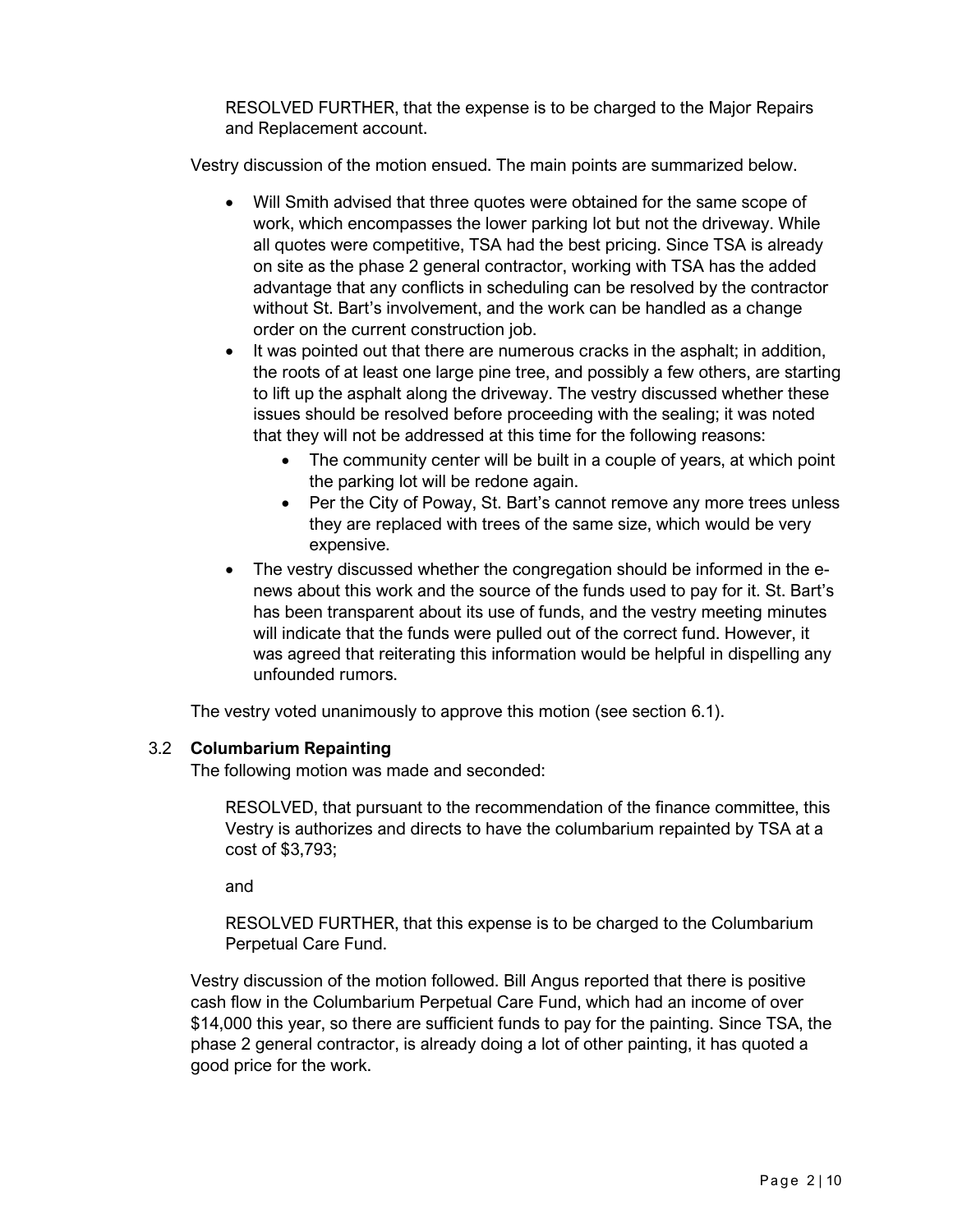It was suggested that TSA could be hired to paint the cross, too; however, Susan McCormick-Davis indicated that Mike Jewett has this item on his to-do list and is planning to form a group of volunteers to paint the cross.

The vestry voted unanimously to approve this motion (see section 6.2).

### 4. **Rector Items Fr. Bill Doggett**

### 4.1 **Listening Session Recap**

Fr. Bill announced that about 12 people had signed up for listening sessions. Additional listening sessions will be available over the next two weeks. Clergy and vestry who held listening sessions reported the following takeaways:

- In the two listening sessions Fr. Bill held, parishioners expressed specific concerns about programs they missed and things they were confused about or thought he should know. Among those items were errors on the website; the staff will be scheduling time to go through the website page by page.
- Canon Allisyn indicated that she has had eight listening sessions and has another couple scheduled for tomorrow. Parishioners have asked questions about what is next for St. Bart's and expressed concerns about ministries continuing. One family may not continue at St. Bart's; however, even in that case, there was appreciation for the opportunity to come in and talk.
- Susan McCormick-Davis noted that she and Costa Dillon have had a couple of listening sessions, and she was pleasantly surprised at and grateful for the thoughtfulness, kindness, and appreciation for how hard the vestry has worked.

The vestry discussed reported dissatisfaction about changes to the sanctuary and how it is being used. Canon Allisyn reported that she had tried to convey that in the end, church is about the people and the relationships. Fr. Bill added that over the last centuries, mainstream churches have taught a certain idea about sacred space that is no longer very useful, but they have not effectively taught a new idea in place of the old one; it is a complicated problem.

Fr. Bill also noted that even those who did not wish to participate in a listening session have expressed that they are glad St. Bart's is offering the sessions. He has noticed a general change in the spirit of St. Bart's, with people more relaxed and excited.

## 4.2 **Options for New Clergy Upon Canon Allisyn's Retirement**

Fr. Bill indicated that he has talked to the wardens, the finance committee, and the personnel committee about options for new clergy upon Canon Allisyn's retirement. He believes St. Bart's is a parish that requires two full-time clergy, and any fewer than that will affect pastoral care and programming. His sense is that that the parish does not want St. Bart's to diminish its offerings, as there have been many questions about when the church will be able to restore various services, programs, etc. If the vestry decides that a second clergyperson is not financially feasible, St. Bart's will do the best it can with one. However, Canon Allisyn's salary is at the top of the salary scale, and if a curate is hired at the bottom of the scale, that will result in significant savings.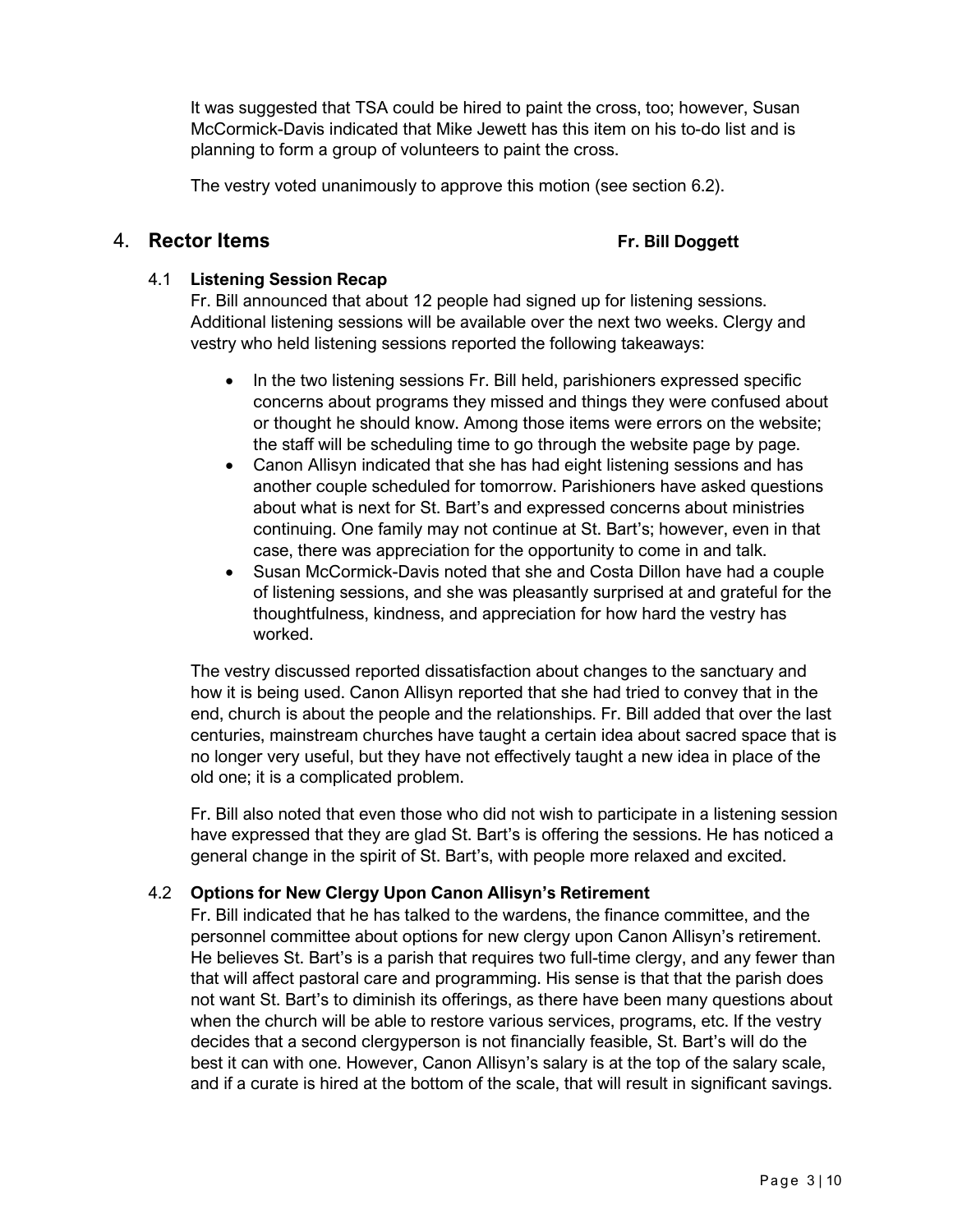Fr. Bill noted that it is customary in the parish for associates to be hired by the rector without undergoing a formal search process; moreover, it would be difficult for the parish to be undergoing two searches simultaneously. Therefore, he will ask Bishop Susan Brown Snook for names of potential curates that St. Bart's might hire, interview them, and make a recommendation.

The vestry discussed the options; the main points are summarized below.

- Bill Angus and Amy Adome indicated that a draft of the 2022 budget has already been prepared with an adjustment for Canon Allisyn's departure and including the average salary for a curate. The savings would be approximately \$36,000 when benefits are factored in. The budget will be presented at the December meeting; however, closed financials might not yet be available for December.
- Bill Angus noted that, at the moment, St. Bart's has the financial resources needed to do whatever is necessary; however, given the expected stewardship, the run rate is unsustainable going forward. Final numbers will be available by January, at which time the vestry will need to make a final decision. This will affect the strategic plan and has other implications, as well.
- Other financial considerations include the following:
	- Not having a parish administrator currently saves the church additional money.
	- With the PPP loan forgiveness and the employee retention tax credit, the 2021 deficit will be close to zero.
- Canon Allisyn recommended that St. Bart's should consider how much the Rev. Cathey Dowdle will be involved and how much she will be compensated. The same holds for Deacon Bill Zettinger.
	- Fr. Bill indicated that Rev. Cathey is willing to increase her paid involvement at need upon Canon Allisyn's departure; however, this will not completely fill the gap.
	- Polly Getz-Enos advised that St. Bart's should be careful and intentional about what portion of Rev. Cathey's activities are volunteer vs. paid, as the church does not want to abuse its relationship with her. Fr. Bill responded that his understanding was that this topic had been addressed before he arrived but acknowledged that it should be confirmed again.
- Costa requested clarification on the process: can the rector make the decision independent of input, with the role of the vestry being to affirm a willingness to spend the money? Fr. Bill confirmed that this is correct but stated that he would not make an offer until the salary has been budgeted.

The vestry discussed whether St. Bart's will have an in-gathering Sunday, when parishioners bring their pledges to the front of the church, as it has in past years. Fr. Bill stated that he would discuss it with Demetreus Gregg, since announcements about it should be made soon.

There was also some discussion about forming a committee to organize a celebration for Canon Allisyn on the first Sunday of January 2022, which will be her last day at St. Bart's. Susan McCormick-Davis and Nancy Peterson agreed to discuss this offline.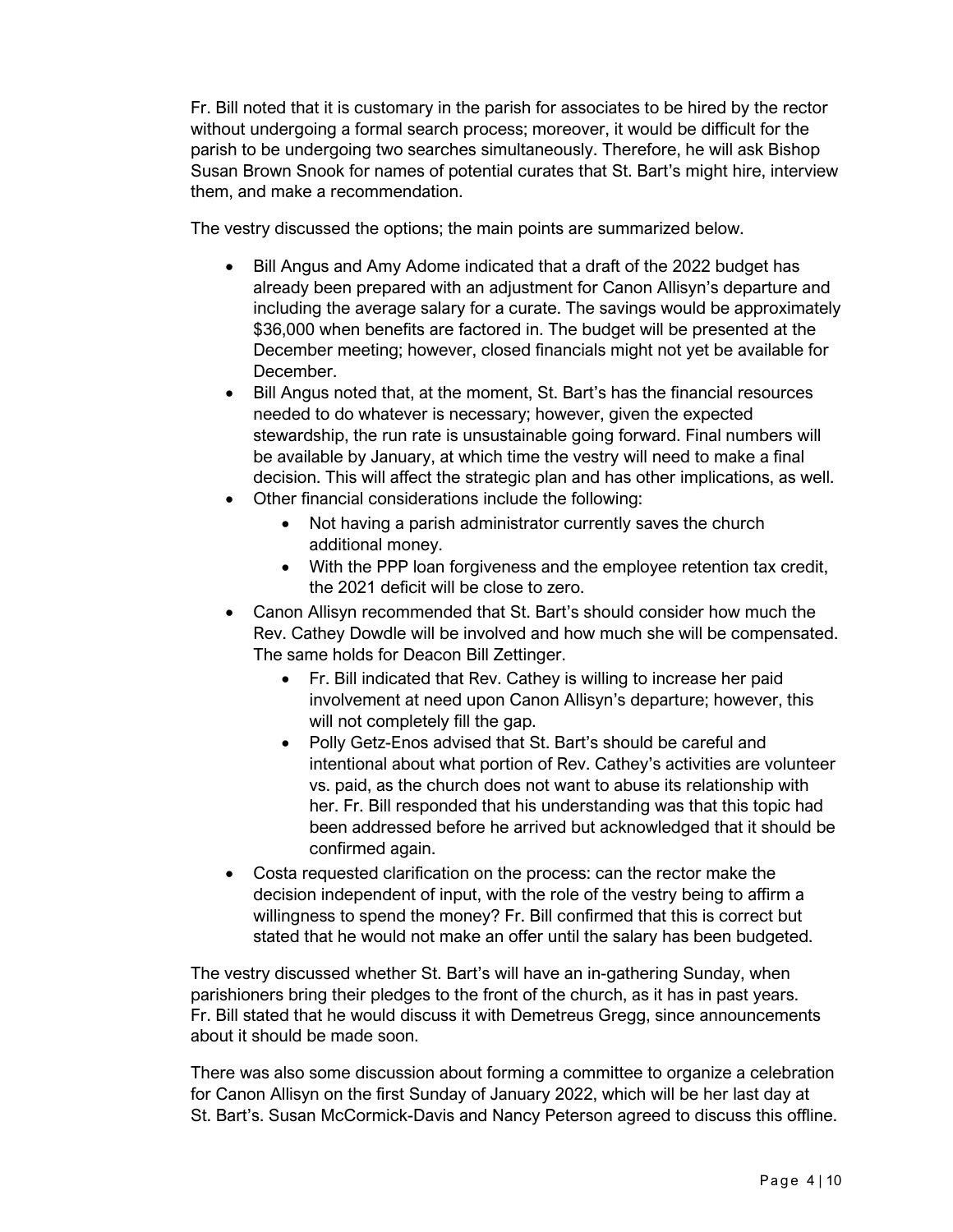# 5. **Discussion Items**

### 5.1 **January Annual Meeting Planning Costa Dillon**

Costa Dillon requested feedback on planning for the annual meeting in January. The following summarizes the key points:

- In the past, planning was handled as follows:
	- The rector appointed a meeting chairperson. Fr. Bill suggested that the likeliest person to be an effective chair would be a vestry member. Canon Allisyn advised that Nancy Walters, who is an event planner, was the chair in the past.
	- All those involved in various aspects of the meeting were part of a committee that worked with the rector and chair to plan.
	- The rector was responsible for the liturgy.
- The annual meeting is woven into the Sunday service, as opposed to being held separately after one of the services or on a weekday evening. There is usually one service at 10 a.m., followed by a meal. Nancy Peterson noted that, from the altar guild's viewpoint, the meeting starts after the service ends, although a unifying theme may carry throughout both the service and meeting.
- There must be a quorum present to elect the vestry and diocesan convention delegates. If there are recommended changes to the bylaws, those will also need to be voted on. There is no vote required on the budget.
- The annual meeting usually includes the following elements:
	- Rector's report—the major message of the meeting (although there is usually also a separate sermon during the service)
	- Slide show presentation depicting happenings in the parish over the past year
	- Abbreviated financial presentation (with detailed statements available at the back of the sanctuary)
	- Document containing reports from all the ministries available online (not printed, as is typical in many parishes; Fr. Bill suggested printing a few booklets for those who cannot access the information online)
- Information on the rector search will be included in the 2022 annual meeting.
- The following logistical issues need to be worked out:
	- Someone needs to be responsible for gathering all the material for the ministry reports (this used to be handled by Beth Dean).
	- Fr. Bill noted that bylaw adjustments may be needed to make it easier to have online and hybrid meetings. Polly Getz-Enos advised that the diocese has adopted a template for bylaws to facilitate the necessary approvals. In the event of extraordinary circumstances (which can be declared and ended by the bishop), resolutions are adopted. During the pandemic, congregations were invited to add to their current bylaws or add an addendum to their bylaws to enable online or hybrid meetings. Whether this ability is warranted when there are no extraordinary circumstances would be a subject for further discussion.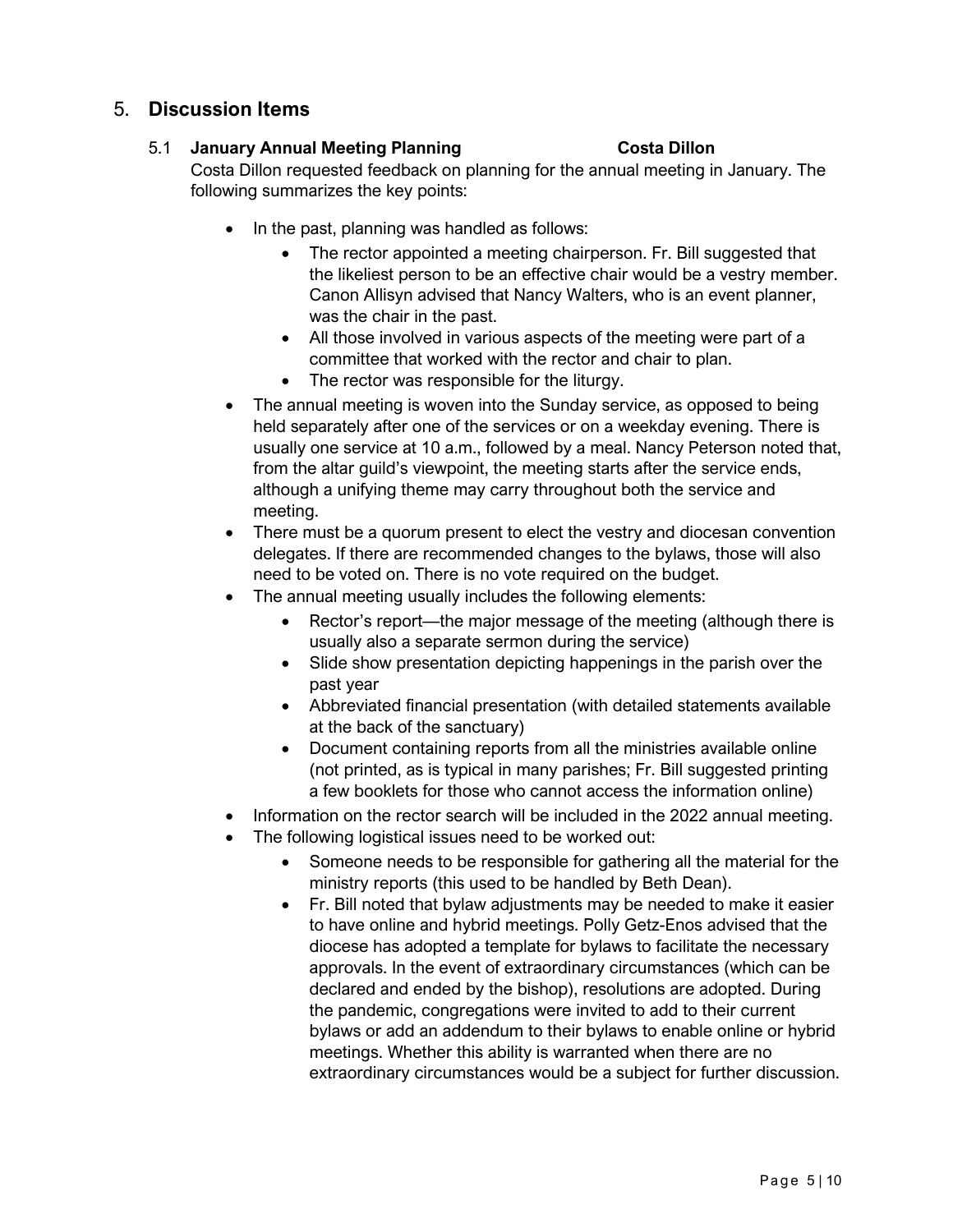Canon Allisyn recommended that Fr. Bill familiarize himself with the meeting format by reviewing bulletins for the annual meetings from the last two to three years, which he can get from John-Luke Addison.

### 5.2 **Preschool Committee Fr. Bill Doggett**

Fr. Bill stated that he believes St. Bart's should have a preschool committee for a number of reasons. An advisory group can

- give more attention to the preschool than the vestry has time and energy for;
- offer an opportunity for parents to be involved, resulting in more engagement between the parents and church; and
- offer guidance to the preschool director, which would be a great gift to both her and the preschool.

The vestry discussed whether such a committee should be formed. The main points are summarized below.

- It is critical that the group be called a committee or advisory committee and not a board, and that the structure of the committee be very carefully considered. It needs to be clear that the committee does not have decisionmaking power (i.e., authority to run the preschool, approve the budget, etc.).
- Fr. Bill advised that at other churches with preschools that he has worked at, avoiding extremes—overreach by the committee, on the one hand, and lack of parent involvement, on the other—was sometimes tricky. However, it is still generally helpful to have a group to rely on. When working well, the group functions more like a PTA than a board.
- The issue was raised of whether the committee should have the ability to approve the curriculum. Fr. Bill pointed out that the curriculum should be set by the preschool director, rather than the committee. Parents have the opportunity to determine whether they approve of the curriculum before deciding to enroll their child.
- Costa proposed that a good starting point would be to have a few people write a committee charter and present it to the vestry for approval. The charter would define what the committee does, who is on it, how members are appointed and removed, the length of a member's term, etc.
	- Fr. Bill volunteered to gather this kind of information from other Episcopal Church preschools that he has worked at previously and ask for feedback on how well those documents have worked for those preschools.
	- It was suggested that Terry McCune might be interested in being involved in this process. Fr. Bill indicated that he would speak to Terry; he will also speak to the preschool director, Anne Lewis, to see if she can solicit some parents.

### 5.3 **Ministry Liaison Updates**

### (a) **Ushers/Greeters/Bartmobile Jerry Blanton**

Jerry Blanton reported that he talked to Demetreus Gregg about the ushers, greeters, and Bartmobile ministries. The current status of these ministries is as follows: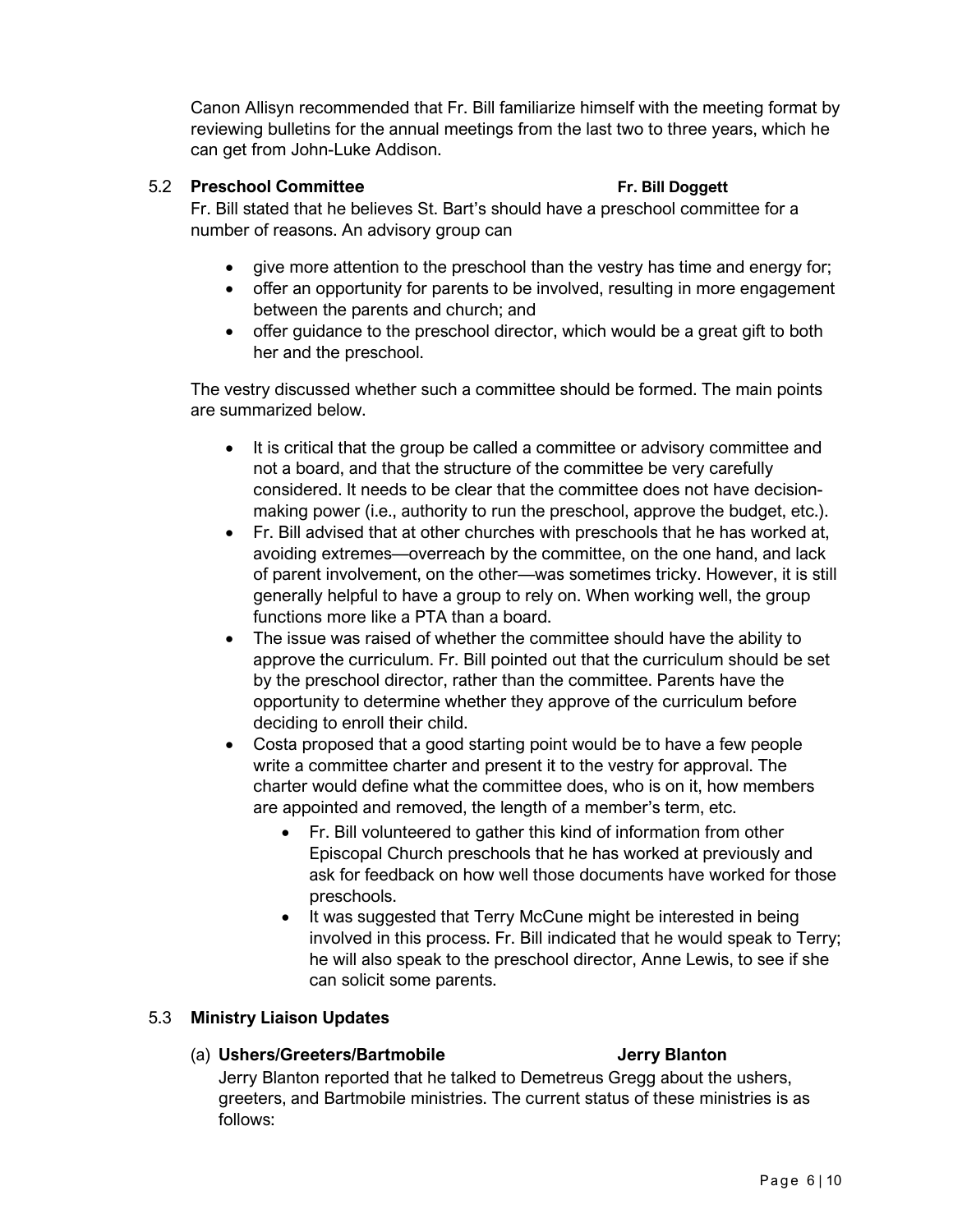- 5 p.m. Saturday service: In good shape; one person serves as both usher and greeter, and there are one or two Bartmobile drivers.
- 9 a.m. Sunday service: Also in good shape, although about six more greeters are needed as the holiday season approaches.
- 11:15 a.m. Sunday service: Jerry has been serving as usher/greeter at this service; currently there is no one who can be scheduled when he is not present. He noted that attendance at this service has been quite low.

The vestry discussed the following issues related to these ministries:

- There was a discussion about the Bartmobile. Jerry said that he would check with Demetreus regarding whether he is having trouble scheduling volunteers to drive the Bartmobile.
- Prior to the pandemic, ushers and greeters were set up in self-directed work teams. This sometimes resulted in gaps and a lack of accountability. To avoid this problem, someone should be responsible for scheduling, as well as for Bartmobile training (e.g., Bartmobile drivers have been driving the wrong way in the parking lot, which is a safety concern).
- The Bartmobile cannot be driven after dark (e.g., after the Saturday evening service) since it has no lights. However, it is hoped that this will be less of a problem once the new parking lot is completed.
- Not having ushers pass collection plates during services is hurting the church financially. Fr. Bill indicated that he will ask the bishop about whether that practice can be resumed.
- Fr. Bill noted that the TryTank project for Christmas involves special training for greeters and ushers. Demetreus is organizing specific recruitment and training to begin right after Thanksgiving. However, a long-term plan will also need to be developed.

### (b) **Invite Welcome Connect (IWC) Shinobu Horne**

Shinobu Horne reported that she spoke to Demetreus about IWC last month, when he indicated that there would be a November launch meeting; she has not received an update since then. The vestry expressed concern about relaunching IWC, as it is critical to the church's mission.

The vestry discussed ways to make sure that staff are not overburdened in the absence of a Parish Administrator.

There was some talk of whether the seminarian who will be starting soon, Pete Martin, might be interested in taking over the ministry component of IWC. Pete is a postulant for the diaconate, sponsored by St. Andrew's Encinitas, and will be spending 5–6 hours per week at St. Bart's. However, Fr. Bill cautioned that St. Bart's commitment to the seminarian should be to help him in what he needs to become an effective minister; part of that is identifying what he would like to work on.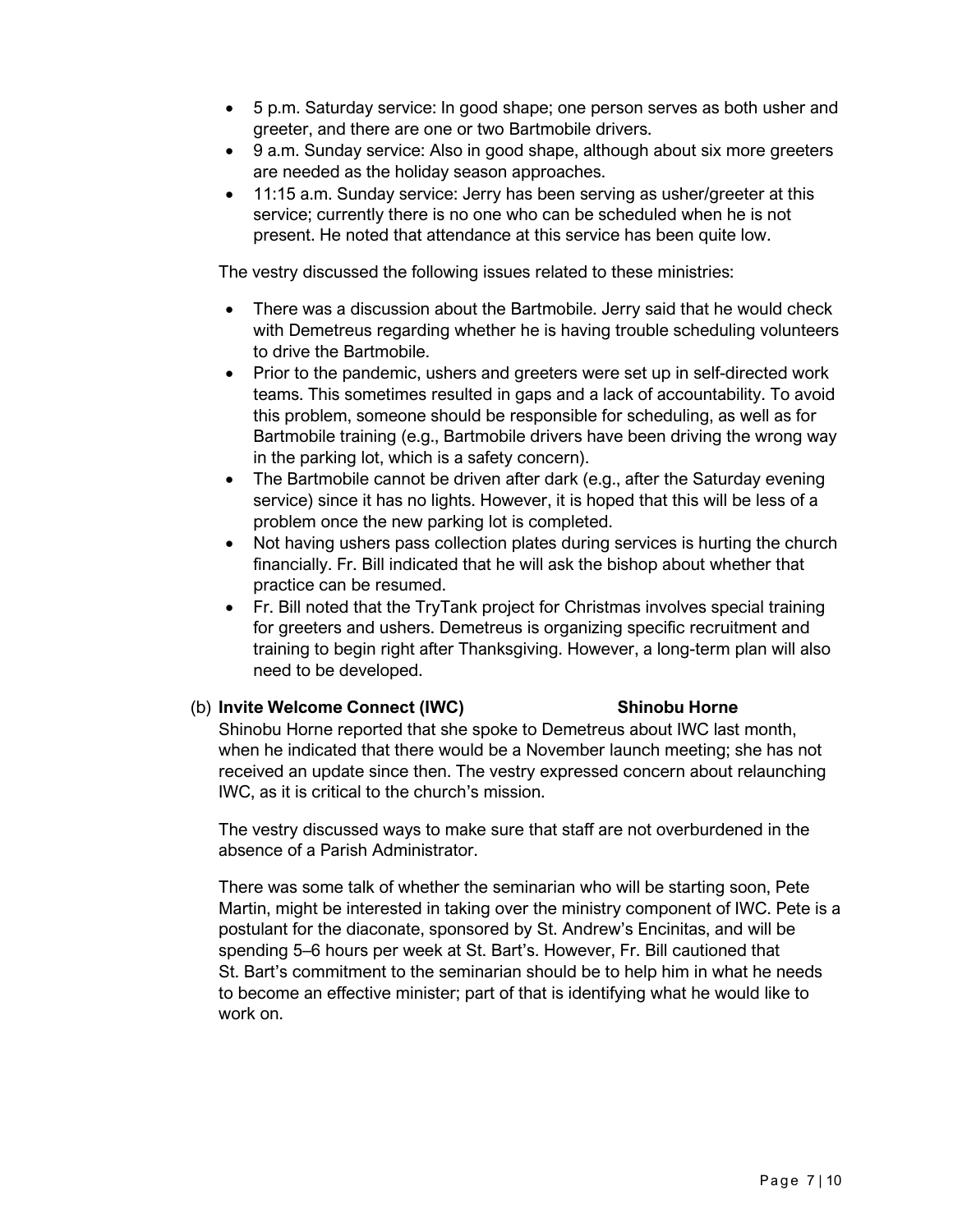### (c) **Peace and Social Justice Ministry Susan McCormick-Davis**

Susan reported that the *Braiding Sweetgrass* book study, which was a joint effort with St. Paul's Cathedral, had great participation and was completed successfully.

There are also plans in the spring to do an educational presentation on violence restraining orders.

#### 5.4 **2022 Vestry and Officer Slates Fr. Bill Doggett**

Costa noted that there will be six vacant vestry seats in 2022. Terms for Jerry Blanton, Larry Burgess, Nancy Peterson, and Will Smith will expire at the end of the year, and there are two vacant seats due to the resignations of Rachel Blankenship and Lauren Sleeper. So far, only one adult and one youth have expressed interest.

The vestry discussed recruitment strategies. Because some parishioners are not yet attending church in person, some way to reach them at home may be needed. Fr. Bill suggested the following:

- Have a vestry member speak at every service during the announcements.
	- Jerry Blanton agreed to speak at this Saturday's service.
	- Bill Angus agreed to speak at this Sunday's 9 a.m. service.
	- Susan McCormick-Davis agreed to speak at this Sunday's 11:15 a.m. service.
	- Fr. Bill will send an email asking for vestry volunteers to speak at other services through the rest of the year.
- Publish in a prominent way that there will be open nominations.
	- Costa agreed to draft a write-up before this weekend's services so that vestry members can use it as a basis for the in-service announcements.
- Create a nominating committee to receive nominations and consider whether other parishioners can be persuaded to serve on the vestry.

The following points were also considered:

- An informational meeting, with all vestry members present, could be scheduled for those interested; it could be a hybrid meeting with a recorded video. Even people who are not interested in running may want to attend the meeting to inform themselves about the role of the vestry.
- Since vestry members can serve two consecutive terms, Jerry Blanton and Will Smith were asked to consider whether they would be willing to serve another term.
- There is no prohibition against a vestry member simultaneously serving as treasurer or clerk. In fact, in smaller parishes, vestry members often serve dual roles.
- Fr. Bill suggested that the agenda for the next vestry meeting include clarification of the parameters for participation on search committees (e.g., a vestry member cannot serve on a particular committee).
- Delegates to the diocesan convention also need to be identified.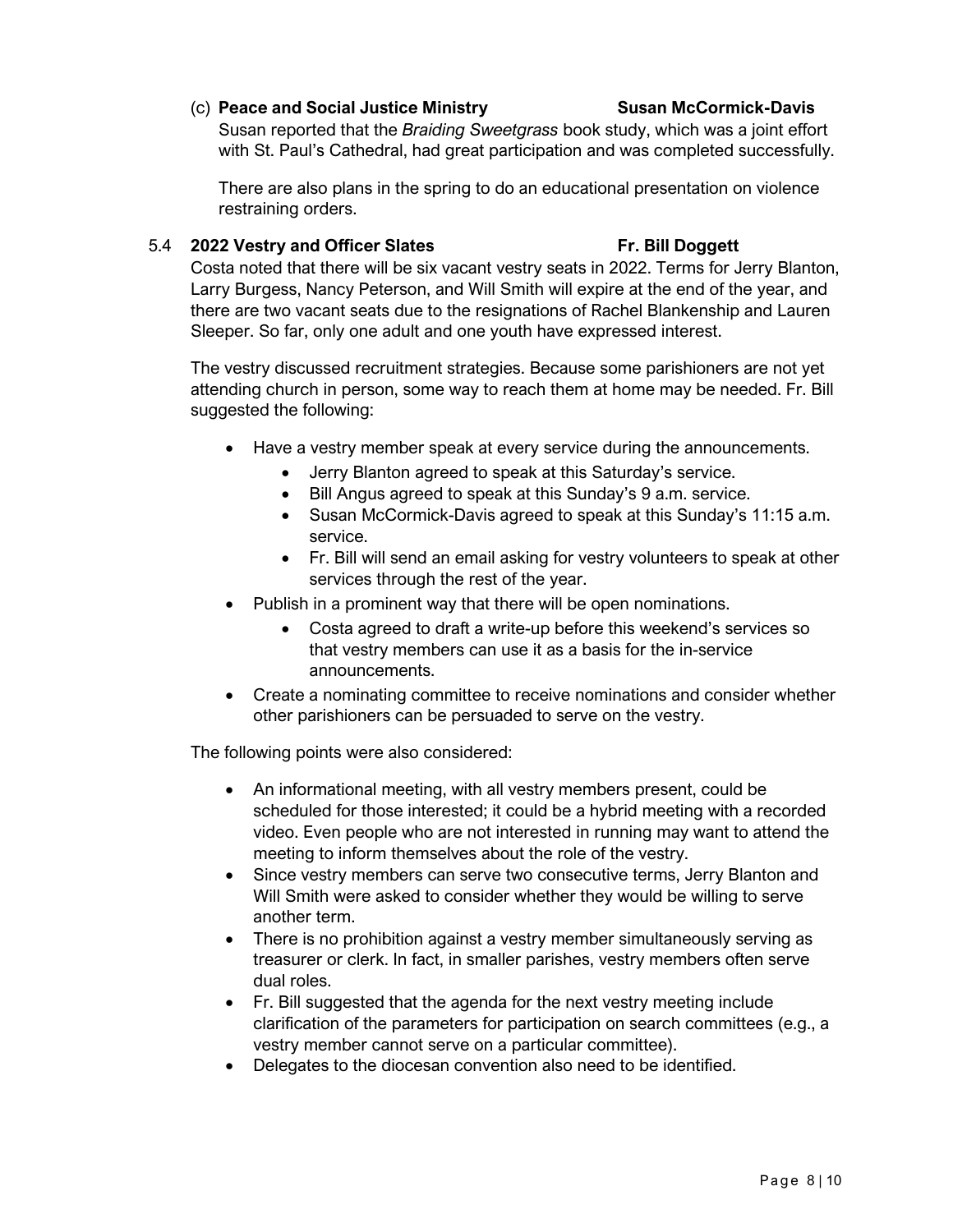# 6. **Action Items**

6.1 **MOTION: RESOLVED, that pursuant to the recommendation of the finance committee, this Vestry is authorizes and directs to have the asphalt in the lower parking lot sealed, at a cost not to exceed \$13,110;**

**and**

### **RESOLVED FURTHER, that the expense is to be charged to the Major Repairs and Replacement account.**

The motion was made, seconded, and passed unanimously. (See section 3.1 for discussion.)

6.2 **MOTION: RESOLVED, that pursuant to the recommendation of the finance committee, this Vestry is authorizes and directs to have the columbarium repainted by TSA at a cost of \$3,793;**

**and**

### **RESOLVED FURTHER, that this expense is to be charged to the Columbarium Perpetual Care Fund.**

The motion was made, seconded, and passed unanimously. (See section 3.2 for discussion.)

Approved via email/Boardable vote:

6.3 **MOTION: To approve an increase in the salary of the Facility Manager to \$25 per hour, effective with the pay period beginning October 25, 2021, with an additional increase to a rate of \$27 per hour starting January 2022.** The motion was unanimously approved via email/Boardable vote on October 24, 2021.

# 7. **Announcements**

### 7.1 **Upcoming Events Canon Allisyn**

- (a) Stewardship Season: September
- (b) St. Bart's Annual Meeting: January 30, 2022
- (c) Bishop Susan Brown Snook Visitation: April 3, 2022
- (d) "All You Need Is Love" Gala / Outreach Fundraiser: POSTPONED TO 2022
- (e) Bishop Curry Visit: POSTPONED TO 2022

# 8. **Closing Prayer**

Nancy Peterson closed with a prayer.